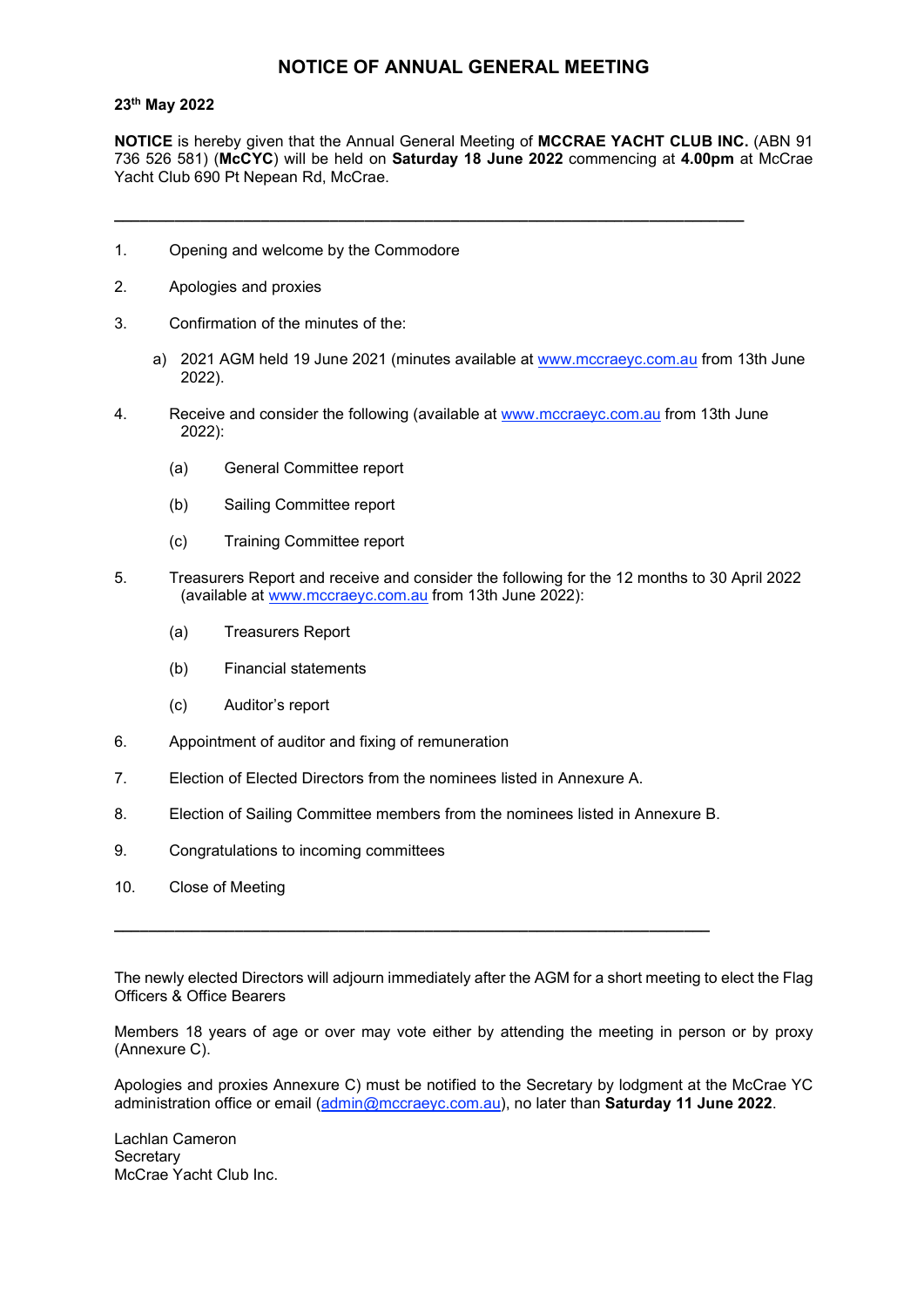# ANNEXURE A

# Elected General Committee Director Nominees (4)

- 1) Scott Watson
- 2) Ian Cunningham
- 3) Anne Vize
- 4) Lachlan Cameron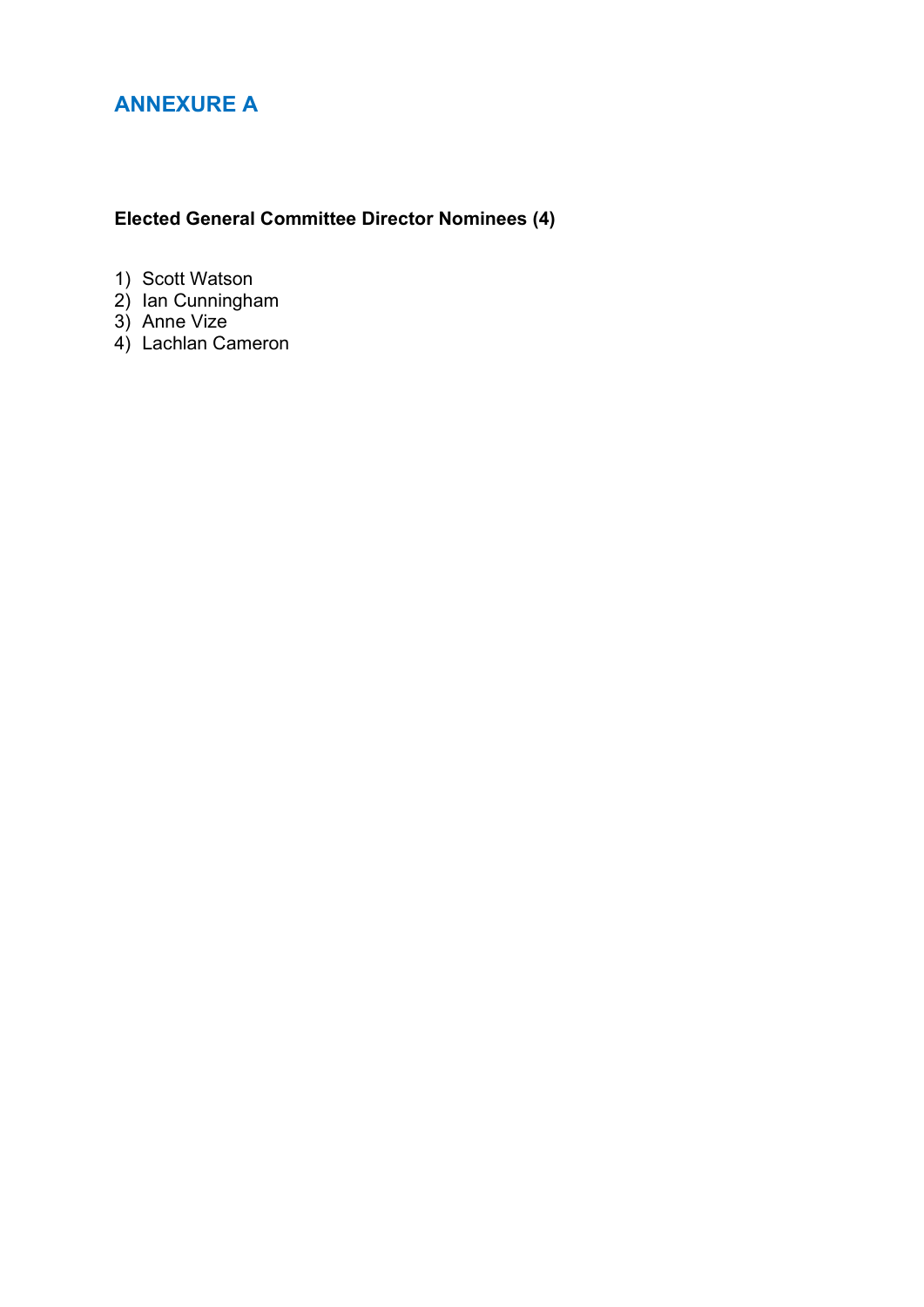# ANNEXURE B

### Elected Sailing Committee Nominees (7)

- 1) Alistair Watson
- 2) Cameron Dunwoody
- 3) Roellen Gilmore
- 4) Steven Floyd
- 5) Colin Dods
- 6) Ron Kane
- 7) David Grace